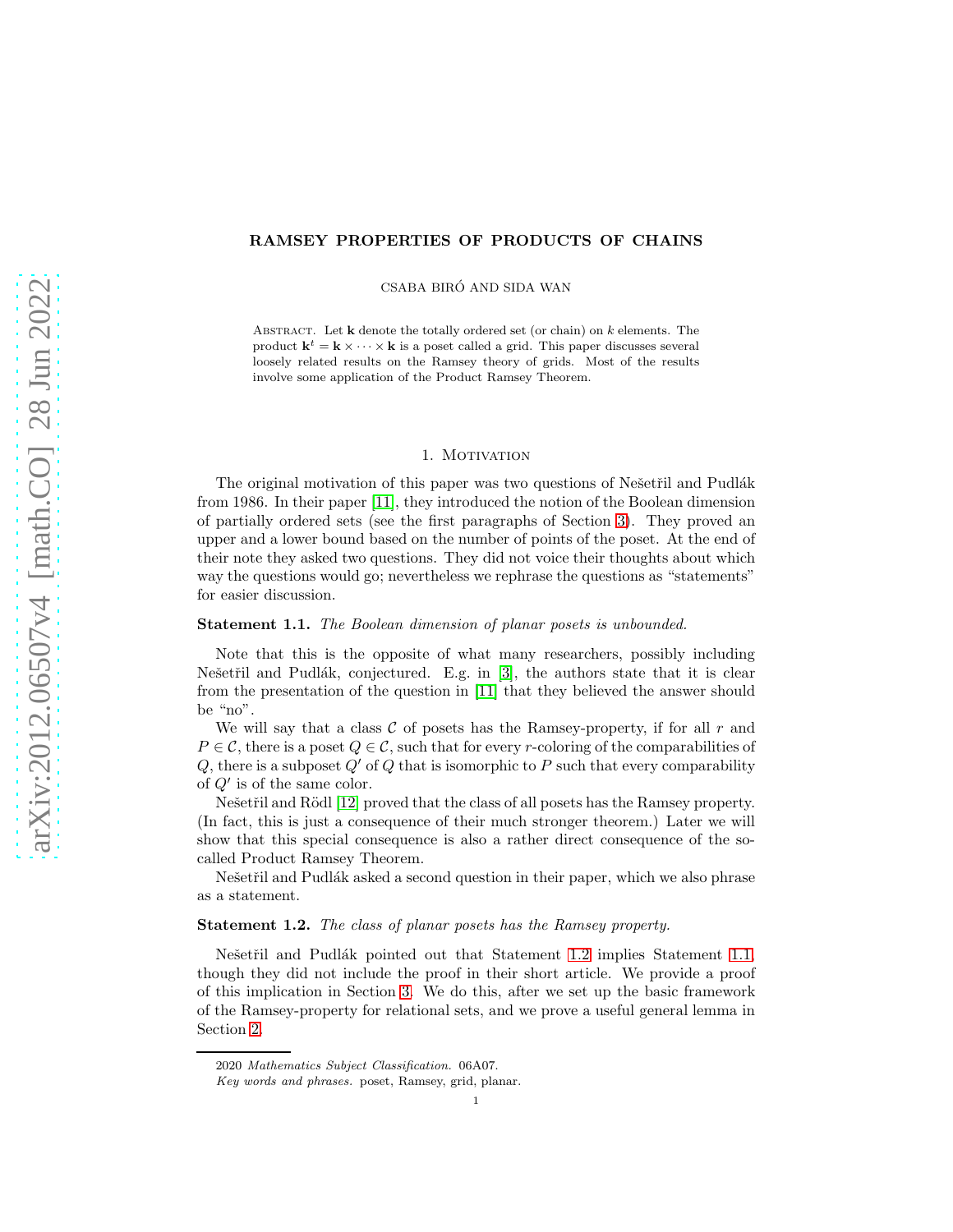We take a slight detour in Section [4](#page-3-1) to discuss some related statements for planar graphs.

When we started to work on present research, we guessed both Statement [1.1](#page-0-1) and [1.2](#page-0-0) are false. Since we did not know how to approach the more general question, we decided we would attempt to disprove Statement [1.2.](#page-0-0) One natural way to do that would be to construct a planar poset  $P$  for which there is not an appropriate Q required by the Ramsey-property. A simple choice for a planar poset would be a 2-dimensional grid. However, we quickly realized that that is not a good example. In fact, we proved the following.

**Proposition.** For each t positive integer, the class of t-dimensional grids have the Ramsey Property.

As we will see in Section [5,](#page-4-0) this proposition is a relatively simple consequence of the Product Ramsey Theorem, and easily implies that the class of all posets has the Ramsey-property.

We considered developing a tool that would be more powerful than the Product Ramsey Theorem. The result of this attempt is the following conjecture.

**Conjecture.** For all  $t, r, m,$  and  $l$  there exists an  $n$  such that for all  $r$ -colorings of the  $\mathbf{m}^t$  subposets of  $\mathbf{n}^t$ , there is a monochromatic  $\mathbf{l}^t$  subposet L. That is, every  $\mathbf{m}^t$  subposet of L receives the same color.

In Section [6,](#page-6-0) we prove the conjecture for the special case  $t = 2$ .

**Theorem.** For all r, m, and l there exists an n such that for all r-colorings of the  $m^2$  subposets of  $n^2$ , there is a monochromatic  $l^2$  subposet P. That is, every  $m^2$ subposet of P receives the same color.

In Section [7](#page-9-0) we, again, use the Product Ramsey Theorem to prove the following, somewhat counterintuitive result. This is a generalization of a classical result by Paoli, Trotter, and Walker [\[13\]](#page-12-3).

**Theorem.** Let  $X$  be a poset and let  $M$  be a linear extension of  $X$ . Furthermore, let k be a positive integer. Then there exists a grid  $Y \cong n^t$  such that for all  $L_1, L_2, \ldots, L_k$  linear extensions of Y, there is a subposet X' of Y such that

- $X' \cong X$ , evidenced by the embedding  $f : X \to Y$ ;
- for all  $i = 1, ..., k$ , and for all  $a, b \in X$ , we have  $a < b$  in M if and only if  $f(a) < f(b)$  in  $L_i$ .

We note that, although some of the problems studied may be interesting for infinite posets, in this paper every poset is finite. In fact, we will omit the word finite, and even when we say, e.g. "class of all posets", we mean "class of all finite posets".

#### 2. Relational sets

<span id="page-1-0"></span>First we define the Ramsey property of general classes of sets with relations to prove a general lemma that shows that the number of colors (as long as it is at least 2) does not matter.

Let X be a set, and r a positive integer. An r-coloring of X is a function  $c: X \to [r]$ , where  $[r] = \{1, \ldots, r\}$ . The elements of  $[r]$  are called *colors*. Indeed, any function  $g: X \to S$  where  $|S| = r$  can be considered an r-coloring. A relation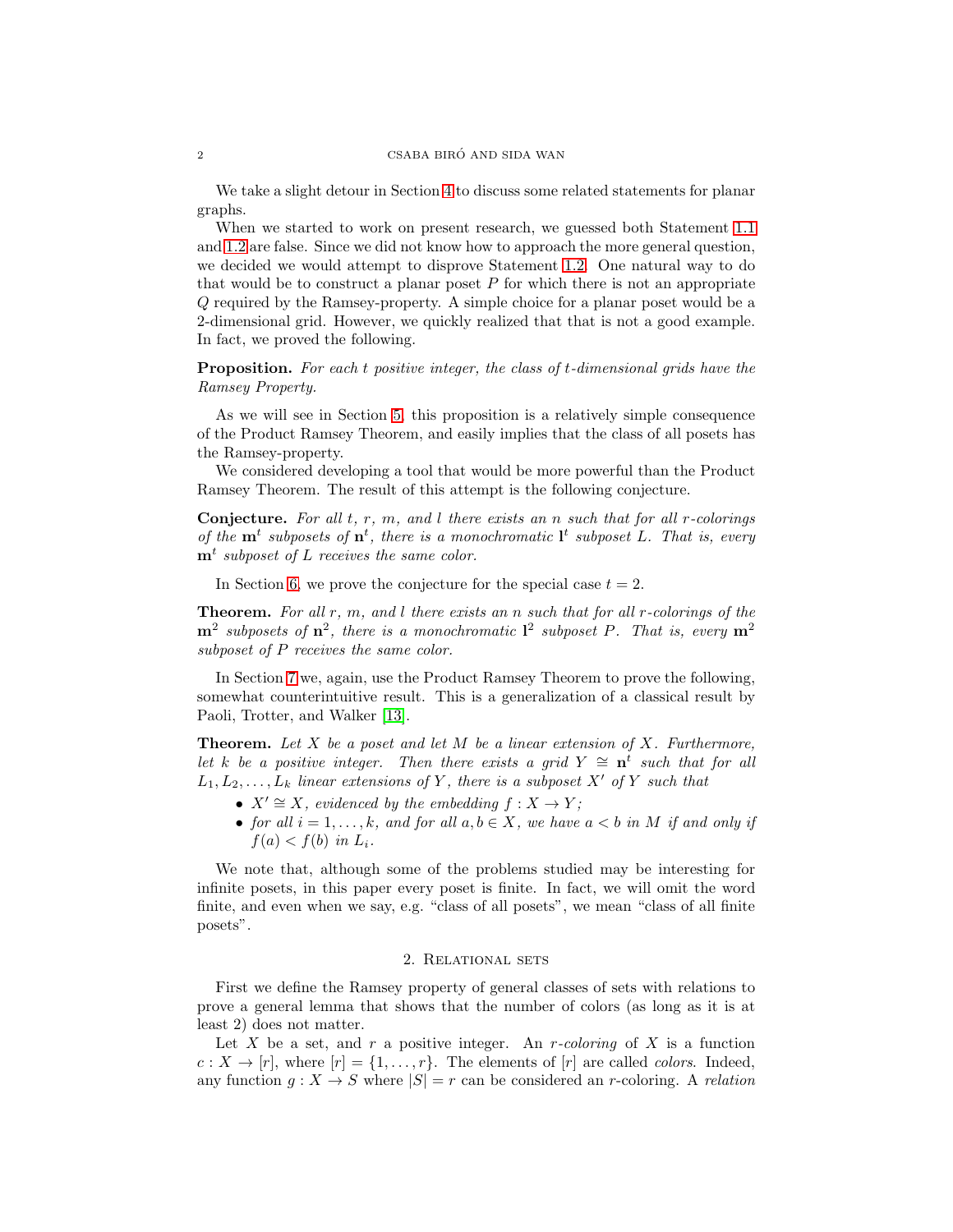R on X is a subset  $R \subseteq X \times X$ . If  $X' \subseteq X$ , we use the usual notation  $c|_{X'}$  and  $R|_{X'}$  for the restriction of c and R (respectively) to the subset X'.

Let C be a class of ordered pairs  $(X, R)$ , where X is a set, and R is a relation on X. We say that C has the Ramsey Property, if for all  $(X, R) \in \mathcal{C}$  and for all r positive integer, there exists  $(Y, S) \in \mathcal{C}$  such that for every r-coloring c of S, there exists a subset  $Y' \subseteq Y$  such that if  $S' = S|_{Y'}$ , then  $(Y', S') \cong (X, R)$ , and for all  $a, b \in S'$ , we have  $c|_{S'}(a) = c|_{S'}(b)$ . Less formally C has the Ramsey property, if for all  $X \in \mathcal{C}$  there is a (larger)  $Y \in \mathcal{C}$ , such that if we r-color the relations of Y, we will find a monochromatic subrelation  $X'$  of Y that is isomorphic to X. Monochromatic means that every relation of  $X'$  is assigned the same color. The set (with the relation) Y is called the Ramsey set of X.

With a slight abuse of notation, we will often write X for the pair  $\mathbf{X} = (X, R)$ . After this definition one might think that the classical theorem of Ramsey could be rephrased by perhaps saying that the set of (complete) graphs have the Ramsey Property, using the usual definition of a graph as an irreflexive, symmetric relation. This is, however, not the case. Clearly, one can 2-color the relations of a graph by coloring the two directions of an edge opposite colors for each edge, and then no monochromatic edge will even be found.

On the other hand, it is possible to state Ramsey's Theorem with this terminology: it is the statement that the class of linear orders has the Ramsey Property. This will be a special case of our Proposition [5.2.](#page-5-0)

The following lemma is often useful when one is trying to prove that a class has the Ramsey Property.

**Lemma 2.1.** Suppose C has the following property: for all  $X \in \mathcal{C}$  there is a  $Y \in \mathcal{C}$ and a positive integer  $r_0 \geq 2$ , such that if we  $r_0$ -color the relations of Y, we will find a monochromatic subrelation  $X'$  of Y that is isomorphic to X. Then C has the Ramsey Property.

*Proof.* Let C be a class,  $X \in \mathcal{C}$ , and r a positive integer; we need to show that a Ramsey set Y can be found. We will do that by induction on r. If  $r \leq 2$ , then by the conditions there exists Y and  $r_0 \geq 2$ . Since  $r \leq r_0$ , an r-coloring is a special  $r_0$ -coloring, so the statement follows.

Now let  $r > 2$ , and assume the statement is true for  $r-1$ . So there exists  $Y \in \mathcal{C}$ , such that if we  $r-1$ -color the relations of Y, there is a monochromatic subrelation  $X'$  of Y that is isomorphic to X.

We can use the hypothesis again for  $Y \in \mathcal{C}$  and 2-colors. There exists a  $Z \in \mathcal{C}$ such that any 2-coloring of the relations of  $Z$  yields a monochromatic copy of  $Y$ . We claim that  $Z$  is a correct choice for the original set  $X$  and  $r$  colors.

To see this, consider an r-coloring  $c$  of the relations of  $Z$ . Now recolor  $Z$  with only 2 colors based on the c: if  $c(x) = 1$ , use the color blue; otherwise use the color red. We know  $Z$  yields a monochromatic Y. If Y is blue, then we notice that  $X$  is a subrelation of  $Y$ , so we found a monochromatic X. If Y is red, then we revert to c to color the relations of Y with  $r-1$  colors, and we find the monochromatic X this way.  $\Box$ 

For the balance of this paper we assume the reader is familiar with basic notions of partially ordered sets and graph theory. We refer the reader to the monograph of Trotter [\[18\]](#page-12-4), and the textbook of Diestel [\[5\]](#page-12-5).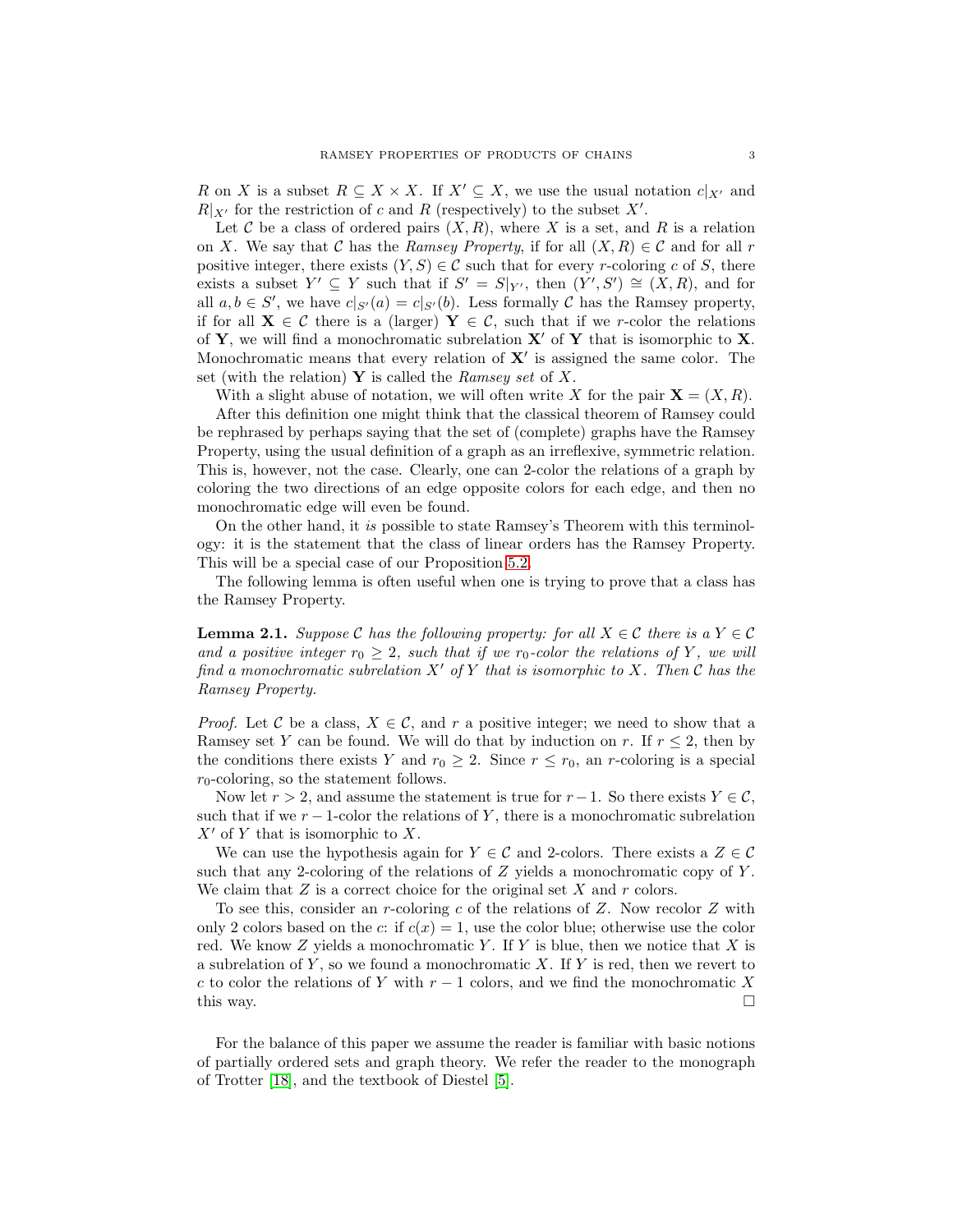#### 3. Two questions of Nešetřil and Pudlák

<span id="page-3-0"></span>Recall that the Iverson bracket is a notation that converts a logical proposition to 0 or 1:  $[P] = 1$  if P is true, and  $[P] = 0$ , if P is false.

Let P be a poset, and let  $(\mathcal{L}, S)$  be a pair where  $\mathcal{L} = \{L_1, \ldots, L_d\}, (d \geq 1)$  is a set of linear orders of the elements of  $P$ , and  $S$  is a set of binary  $(0-1)$  strings of length d. For two distinct elements  $x, y \in P$ , let  $P_i(x, y)$  be the proposition that  $x < y$  in  $L_i$ . We call  $(L, S)$  a *Boolean realizer*, if for any two distinct elements x, y, we have  $x < y$  in P if and only if  $[P_1(x, y)][P_2(x, y)] \dots [P_d(x, y)] \in S$ . We call this binary string the *signature* of the pair  $(x, y)$ . The number d is the cardinality or size of the Boolean realizer. The minimum cardinality of a Boolean realizer is the Boolean dimension of P, denoted by  $\dim_B(P)$ .

We note that there are minor variations in the the definition of Boolean realizers in the literature. (See next paragraph for citations.) With our definition, antichains are of Boolean dimension 1 (one can take  $S = \emptyset$ ), chains are of Boolean dimension 1, and in general,  $\dim_B(P) \leq \dim(P)$ , because a Dushnik–Miller realizer P can be easily converted into a Boolean realizer of the same size by taking  $S = \{11 \dots 1\}$ .

Boolean dimension and structural properties of posets have seen an increased interest in recent years, e.g. in [\[7\]](#page-12-6), the authors showed that posets with cover graphs of bounded tree-width have bounded Boolean dimension. Further, in [\[2\]](#page-12-7), the authors compared the Dushnik–Miller dimension, Boolean dimension and local dimension in terms of tree-width of its cover graph, and in [\[10\]](#page-12-8), the authors studied the behavior of Boolean dimension with respect to components and blocks.

As mentioned earlier, the following statement appeared without proof in [\[11\]](#page-12-0). We include a proof for completeness.

# Proposition 3.1. Statement [1.2](#page-0-0) implies Statement [1.1.](#page-0-1)

Proof. Assume that Statement [1.2](#page-0-0) is true, but the Boolean dimension of planar posets is at most  $k$ . Let  $P$  be a planar poset whose Dushnik–Miller dimension is greater than  $k$  (such a poset is well-known to exist). By Statement [1.2,](#page-0-0) there is a planar poset Q such that any  $2^k$ -coloring of the comparabilities of Q yields a monochromatic P.

Let  $(\mathcal{L}, S)$  be a Boolean realizer of size k of Q, and let  $\mathcal{L} = \{L_1, \ldots, L_k\}$ . Color the comparabilities of  $Q$  with binary strings of length  $k$  as colors: if  $x < y$  in  $Q$ , let the color of  $(x, y)$  be the signature of  $(x, y)$ .

Now let P' be a subposet of Q such that  $P' \cong P$  and every comparable pair of P' is of the same color, say  $d_1 d_2 \ldots d_k$  (where  $d_i$  is the *i*th digit of the binary string). Let  $M_i = L_i$  if  $d_i = 1$ , and let  $M_i = L_i^d$  (the dual of  $L_i$ ), if  $d_i = 0$ . It is routine to verify that  $\{M_1, \ldots, M_k\}$  is a realizer of P, contradicting  $\dim(P) > k$ .

### 4. Ramsey property of planar graphs

<span id="page-3-1"></span>We noted earlier that our general notion of Ramsey Property is not very natural for studying graphs, because we can color the two directions of an edge with different colors. So it is natural to redefine the Ramsey Property specifically for classes of graphs.

We say that a class of graphs C has the Ramsey Property, if for all  $G \in \mathcal{C}$  and for all r positive integers, there exists  $H \in \mathcal{C}$  such that for every r-coloring of  $E(H)$ , there exists an induced subgraph G' of H such that  $G' \cong G$ , and every edge of G'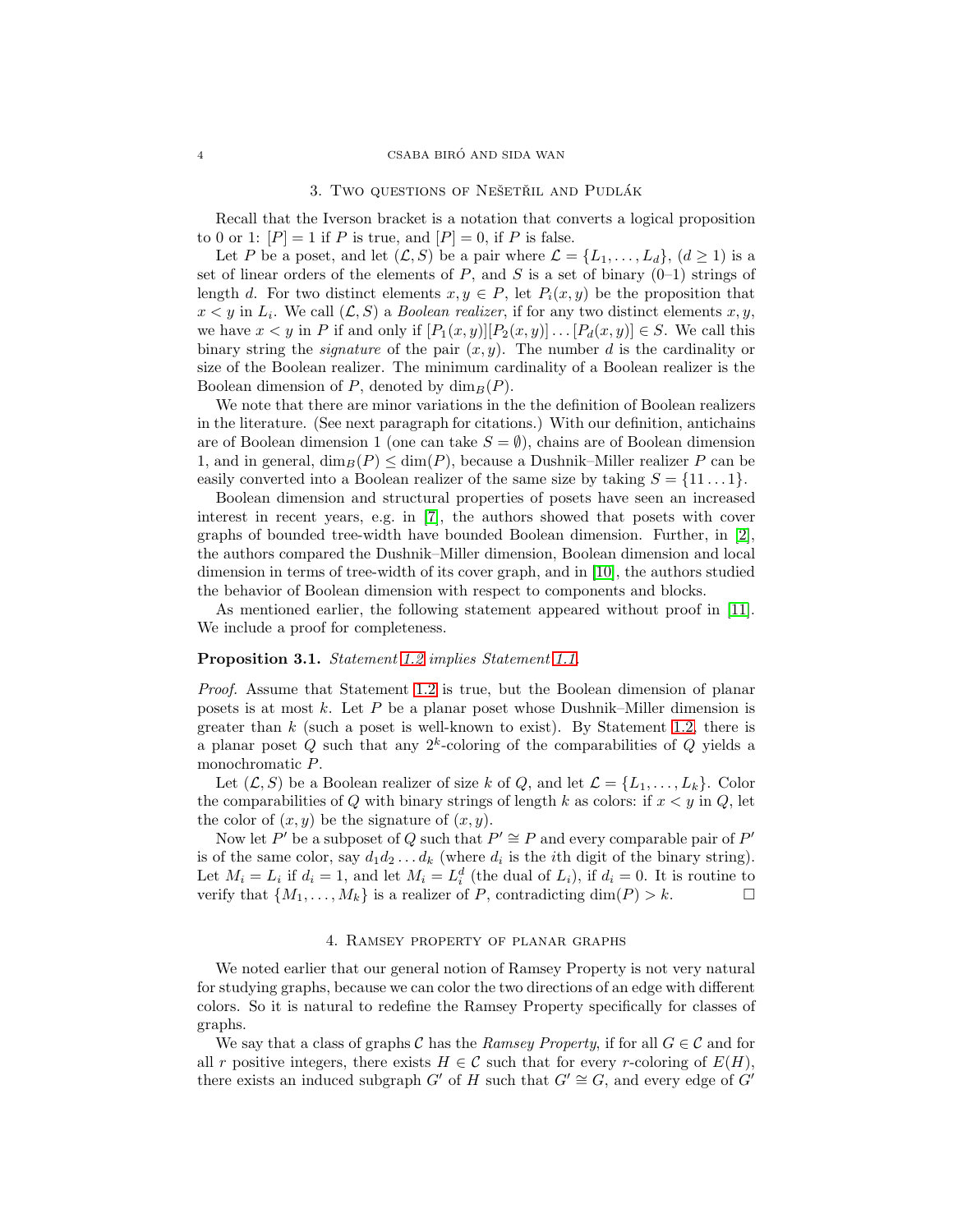is of the same color. We use the term "monochromatic" as before, and we call the graph  $H$  the Ramsey graph of  $G$ .

Ramsey's Theorem can be restated by saying the class of complete graphs has the Ramsey Property. The fact that the class of all graphs has the Ramsey Property is a more difficult statement, and it was proven around 1973 independently by Deuber [\[4\]](#page-12-9), by Erdős, Hajnal and Pósa  $[6]$ , and by Rödl  $[14]$ .

We note that as for general relations, the analogous lemma is true and can be proven exactly the same way.

**Lemma 4.1.** Suppose C, a class of graphs, has the following property: for all  $G \in \mathcal{C}$ there is a  $H \in \mathcal{C}$  and a positive integer  $r_0 \geq 2$ , such that if we  $r_0$ -color the edges of H, we will find a monochromatic induced subgraph  $G'$  of  $H$  that is isomorphic to G. Then C has the Ramsey Property.

Motivated by our problem on planar posets, we were curious whether the class of planar graphs has the Ramsey Property. This is not the case. In fact, as Axenovich et al. [\[1\]](#page-12-12) pointed out, a result of Gonçalves [\[8\]](#page-12-13) and the Four Color Theorem imply that if G has an appropriate  $H$  as in the definition, then  $G$  must be planar bipartite. But to just prove that the class of planar graphs does not have the Ramsey Property, we only need elementary tools.

## Proposition 4.2. The class of planar graphs do not have the Ramsey Property.

Proof. Let G be a planar graph that is not bipartite. Now suppose that the class of planar graphs has the Ramsey Property. Then there exists a planar Ramsey graph H for G. Since  $\chi(H) \leq 6$ , one can decompose the edge set of H into  $\binom{6}{2}$  bipartite graphs. (These numbers can obviously be improved.) Color the edges of H based on which of these bipartite graphs they are in. Let  $G' \cong G$  be a monochromatic induced subgraph of H. Since the edges of  $G'$  use a single color,  $G'$  is bipartite, a contradiction.

# 5. Ramsey property of grids

<span id="page-4-0"></span>We will use **k** to denote the k-element chain, and  $\mathbf{k}^t$  for the poset that is the product of the k-element chain by itself  $t$  times. In more details, suppose the ground set of **k** is  $X = \{x_1, x_2, \ldots, x_k\}$  with  $x_1 < x_2 < \cdots < x_k$ . Then the elements of  $\mathbf{k}^t$  are t-tuples  $(x_{i_1}, x_{i_2}, \ldots, x_{i_t})$  with  $1 \leq i_l \leq k$  for all l, and  $(x_{i_1}, \ldots, x_{i_t}) \leq$  $(x_{j_1},\ldots,x_{j_t})$  in  $\mathbf{k}^t$  if and only if  $i_l \leq j_l$  for all l.

This poset will be called the  $\mathbf{k}^t$  grid. The number t is called the dimension of the grid. This coincides with the Dushnik–Miller dimension of the poset for  $k \geq 2$ , so it will not cause confusion.

Let the ground set of the poset  $\mathbf{n}^t$  be the set of t-tuples of numbers from [n]. Let  $S_1, S_2, \ldots, S_t$  be nonempty subsets of [n]. The subposet induced by the elements of  $S_1 \times \cdots \times S_t$  is called a *subgrid* of  $\mathbf{n}^t$ . Of course, every subgrid is a subposet that is a grid, but the converse is not true.

We will use the Product Ramsey Theorem, which can be phrased with our terminology as follows.

**Theorem 5.1** (Product Ramsey Theorem [\[9\]](#page-12-14)). For all  $t, r, m$ , and  $l$  there exists an n such that for all r-colorings of the  $\mathbf{m}^t$  subgrids of  $\mathbf{n}^t$ , there is a monochromatic  $\mathbf{l}^t$  subgrid L. That is, every  $\mathbf{m}^t$  subgrid of L receives the same color.

A relatively easy consequence is the following proposition.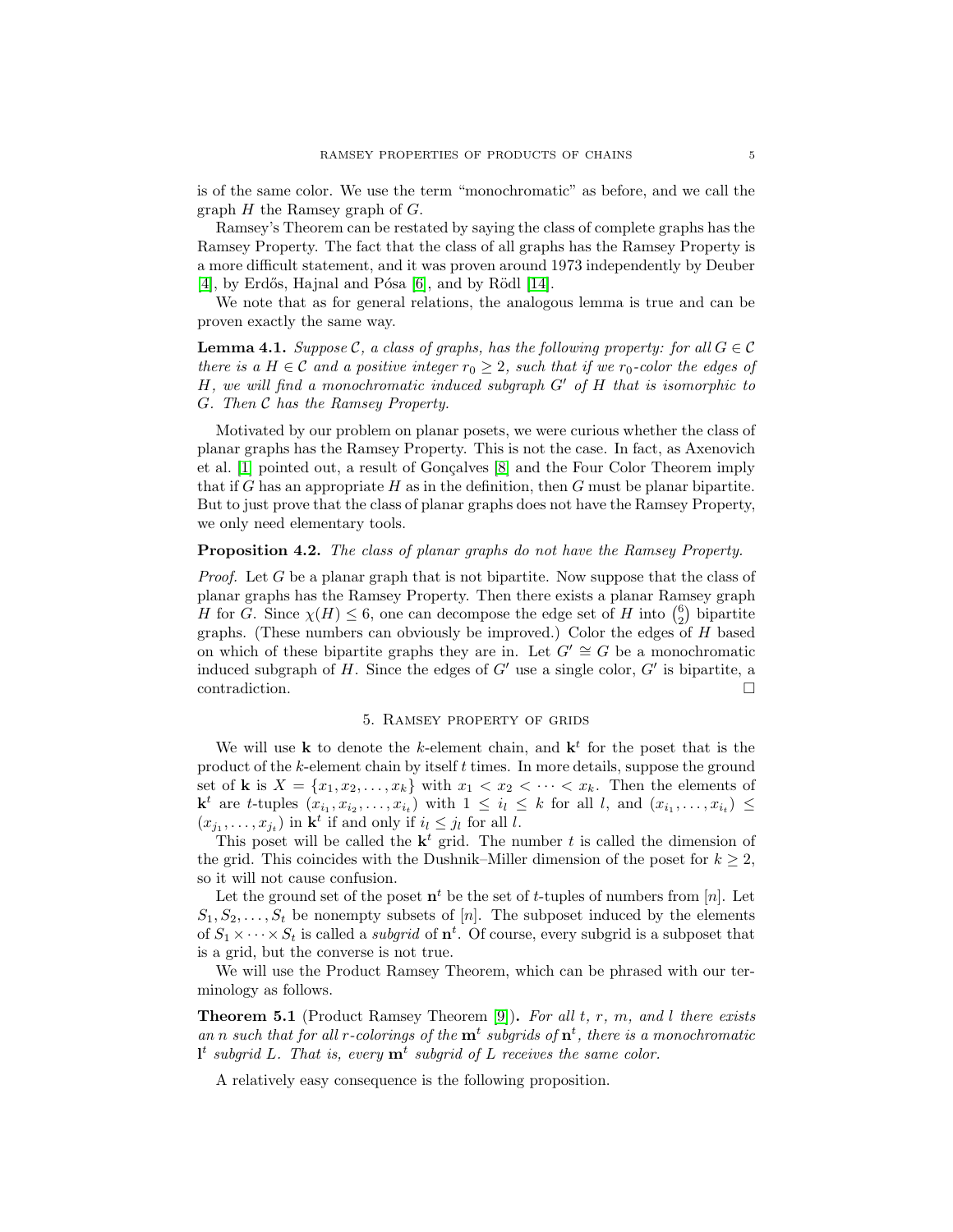<span id="page-5-0"></span>**Proposition 5.2.** For each t positive integer, the class of t-dimensional grids have the Ramsey Property.

Before we present a proof, let us recall some classical results of poset theory. An  $s^t$  grid P has Dushnik–Miller dimension at most t. As such, it has a realizer  $\{L_1, \ldots, L_t\}$ , which can be used to embed P into  $\mathbb{N}^t$ : indeed, the *i*th coordinate of the element x can be chosen to be the position of x in  $L_i$  (that is, the size of the closed downset of x in  $L_i$ ). In fact this is an embedding into  $\mathbf{l}^t$ , where  $l = s^t$ . It also has the property that for each pair of integers i, j with  $1 \leq i \leq t$  and  $1 \leq j \leq l$ , there is exactly one  $x \in P$  such that the *i*th coordinate of x in the embedding is j.

Such embeddings will be called "casual". Here is the precise definition. Let  $t, s$ be positive integers, and let  $l = s^t$ . Let  $P = s^t$ , and  $Q = l^t$ . We define the usual projection functions: for  $x \in Q$  and  $1 \leq i \leq t$ , the positive integer  $\text{Proj}_i(x)$  is the position (size of closed downset) of the *i*th coordinate of  $x$  in l. An embedding  $f: P \to Q$  is called *casual*, if for all i, j with  $1 \leq i \leq t$  and  $1 \leq j \leq l$ , there is exactly one  $x \in P$  such that  $\text{Proj}_i(f(x)) = j$ .

So in a casual embedding there are no ties in coordinates. Note that we also require that there are no "unused" coordinates. So a casual embedding of  $s<sup>t</sup>$  into a grid  $\mathbf{l}^t$  always has the property that  $l = s^t$ .

The existence of a casual embedding is typically proven non-constructively, though it is not difficult to construct one.

Now we are ready to prove Proposition [5.2.](#page-5-0)

*Proof.* Let  $t, r$  be positive integers. Let s be a positive integer, and P be an  $s<sup>t</sup>$  grid. We will show that a Ramsey poset  $Q$  exists for  $P$ .

If  $s = 1$ , the theorem is trivial, so we assume  $s \geq 2$ .

We invoke the Product Ramsey Theorem for t and r as fixed above, for  $m = 2$ , and  $l = s^t$ , to get a number n. We claim that  $Q = n^t$  is a Ramsey poset for P.

To show this, we consider a coloring  $c: C(Q) \to [r]$  of the comparabilities of Q; here  $C(Q)$  denotes the set  $\{(a, b) \in Q : a \text{ and } b \text{ are comparable}\}\.$  We will use this to define an r-coloring of the  $2^t$  subgrids of Q as follows. Let M be a  $2^t$  subgrid, with the least element  $a$ , and the greatest element  $b$ . Then we assign the color  $c(a, b)$  to this subgrid.

By the Product Ramsey Theorem, a monochromatic  $I<sup>t</sup>$  subgrid exists; let this be called R. Let P' be a casually embedded copy of P into R; we claim P' is monochromatic. To see this, let  $a < b$  in P'. Since a and b have distinct ith coordinates for each  $i = 1, ..., t$  in R (and Q), they determine an  $M(a, b)$  2<sup>t</sup> subgrid of R (and  $Q$ ). Due to the choice of R by the Product Ramsey Theorem, each  $M(a, b)$  has the same color  $r_0$ , which, in turn, implies  $c(a, b) = r_0$ .

We would like to note that Ramsey's classical theorem is a special case of Propo-sition [5.2](#page-5-0) when  $t = 1$ .

The special case of the theorem of Nešetřil and Rödl now follows easily.

## Corollary 5.3. The class of all posets has the Ramsey Property.

*Proof.* Let P be a poset. It is well-know that every poset is a subposet of a large enough Boolean lattice. The Boolean lattice of dimension  $d$  is the grid  $2^d$ .

So first find a Boolean lattice  $B$  such that  $P$  is a subposet of  $B$ . Then use Proposition [5.2](#page-5-0) to find a grid Q, a Ramsey Poset for B. A monochromatic subposet B clearly contains a monochromatic  $P$ , so the theorem follows.  $\Box$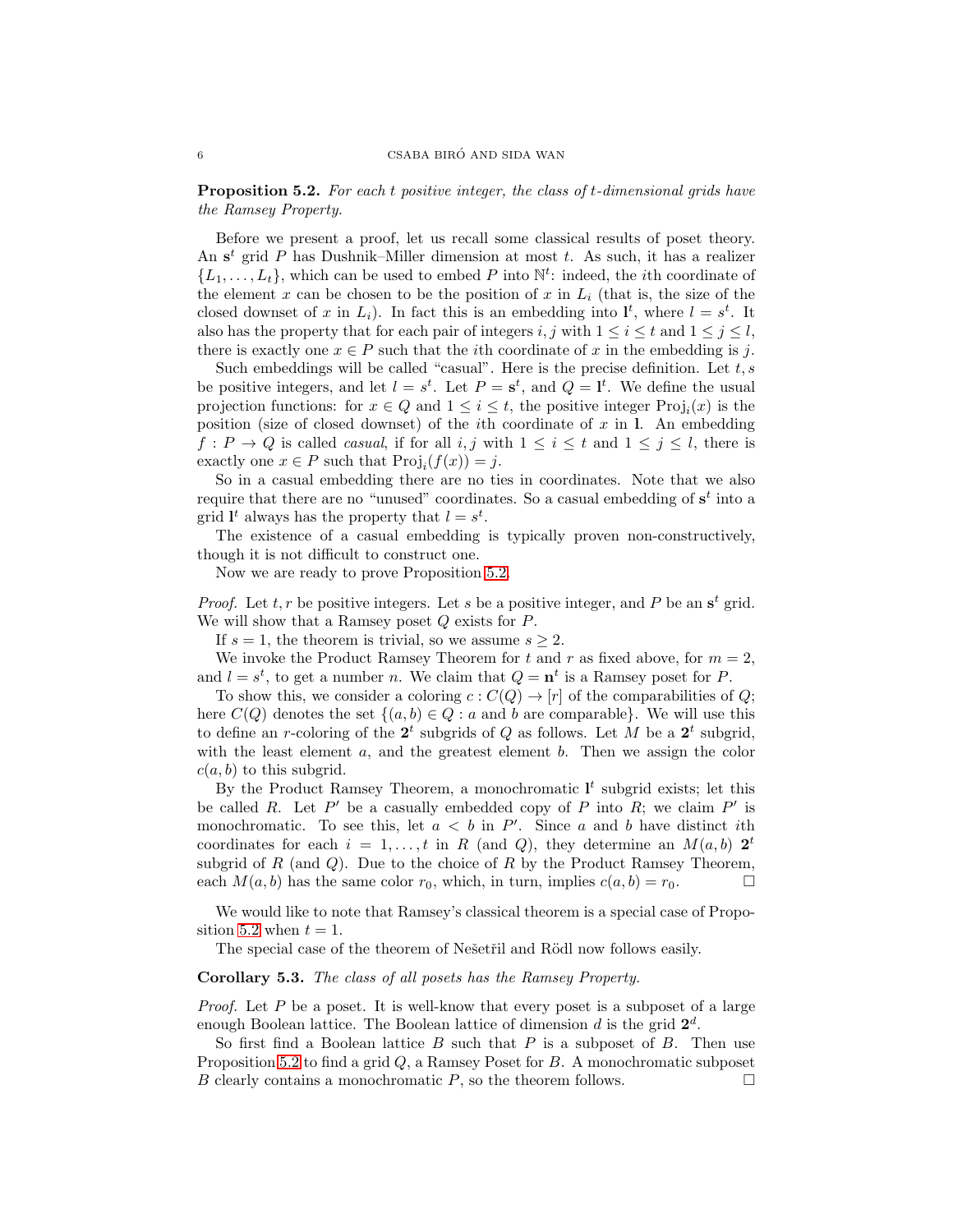Furthermore, since every poset of Dushnik–Miller dimension  $d$  can be embedded into  $\mathbf{k}^d$  for sufficiently large k, the following corollary is immediate.

Corollary 5.4. The class of posets of dimension at most d has the Ramsey Property.

(Of course the corollary remains true if one replaces "at most" with "exactly".) Unfortunately none of the tools used here seem to be capable of grasping the complexities of planar posets, so the truth value of Statement [1.2](#page-0-0) remains open.

### 6. Ramsey Theory of grid subposets

<span id="page-6-0"></span>During this research, we found a statement that would have powerful consequences. It is not a straight generalization of the Product Ramsey Theorem, but it seems to be more useful in many cases. Although the authors disagree on the truth value, for easier discussion we state it as a conjecture.

**Conjecture 6.1.** For all  $t, r, m$ , and  $l$  there exists an n such that for all  $r$ -colorings of the  $\mathbf{m}^t$  subposets of  $\mathbf{n}^t$ , there is a monochromatic  $\mathbf{l}^t$  subposet L. That is, every  $\mathbf{m}^t$  subposet of L receives the same color.

Note that the difference between the Product Ramsey Theorem and this conjecture is that this conjecture replaces "subgrids" in the Product Ramsey Theorem with the more general "subposets".

We were able prove this conjecture for  $t = 2$ .

<span id="page-6-1"></span>**Theorem 6.2.** For all  $r$ ,  $m$ , and  $l$  there exists an  $n$  such that for all  $r$ -colorings of the  $m^2$  subposets of  $n^2$ , there is a monochromatic  $l^2$  subposet P. That is, every  $m^2$  subposet of P receives the same color.

We break up the proof into smaller parts. The following lemma is interesting in its own right.

<span id="page-6-2"></span>**Lemma 6.3.** Let P be an  $s^2$  grid, whose ground set is represented by ordered pairs  $(i, j)$ , with  $0 \le i, j \le s-1$ . Then P has only one realizer with two linear extensions. Namely, one linear extension of this realizer is the lexicographic order on the pairs of P, and the other is the colexicographic order (the coordinates are considered right-to-left).

Proof. Define the following two sets of ordered pairs of incomparable elements in P.

$$
I_1 = \{ ((1,0), (0,s-1)), ((2,0), (1,s-1)), \dots, ((s-1,0), (s-2,s-1)) \}
$$
  

$$
I_2 = \{ ((0,1), (s-1,0)), ((0,2), (s-1,1)), \dots, ((0,s-1), (s-1,s-2)) \}
$$

Now let  $(x_1, y_1) \in I_1$  and  $(x_2, y_2) \in I_2$  be two arbitrary elements of these sets. With appropriate choices of  $i, j \in \{0, \ldots, s-1\}$ , we have

$$
x_1 = (i + 1, 0),
$$
  $y_1 = (i, s - 1),$   
\n $x_2 = (0, j + 1),$   $y_2 = (s - 1, j).$ 

Notice  $(x_1, y_1)$  and  $(x_2, y_2)$  cannot be reversed at the same time in a linear extension: indeed, they form an alternating cycle, because  $x_1 \leq y_2$ , and  $x_2 \leq y_1$ . So every pair in  $I_1$  must be reversed in a single linear extension, and the same is true for  $I_2$ . There is only one linear extension that reverses every pair in  $I_1$ , and there is only one for  $I_2$ .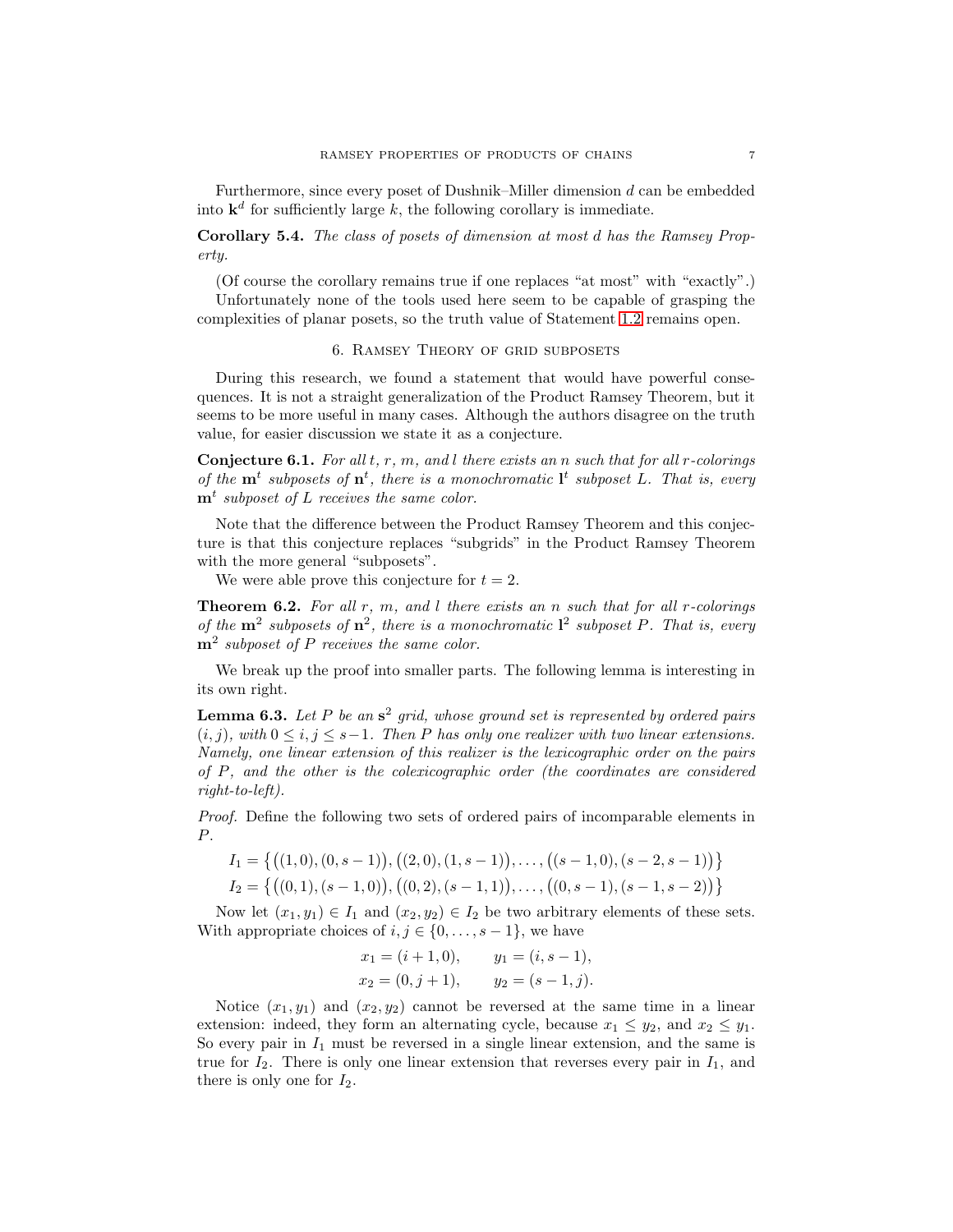The linear extension that reverses all of  $I_1$  is the lexicographic order of the pairs, and the one that reverses  $I_2$  is the colexicographic order.  $\Box$ 

The key observation to the proof of Theorem [6.2](#page-6-1) is the following.

<span id="page-7-0"></span>**Lemma 6.4.** Let P be an  $s^2$  grid, and let Q be an  $l^2$  grid with  $l = s^2$ . There is (up to automorphism) only one casual embedding of P into Q. That is, if  $f, g : P \to Q$ are two casual embeddings, then  $f(P) = g(P)$ , and  $f \circ g^{-1}$  (and  $g \circ f^{-1}$ ) are automorphisms of P.

*Proof.* We can think of Q as consisting of pairs  $(i, j)$  with  $0 \leq i, j \leq l - 1$  with the natural order. We will use the usual projection functions  $\text{Proj}_1((i,j)) = i$ , and  $Proj_2((i, j)) = j.$ 

Let f be a casual embedding of P into Q. Let  $k \in \{1,2\}$ , and  $h_k = \text{Proj}_k \circ f$ . The definition of a casual embedding exactly means that  $h_k$  is a bijection from  $P$ to  $\{0, \ldots, l-1\}$ . Now consider the following linear order of the elements of P.

$$
L_k = (h_k^{-1}(0), h_k^{-1}(1), \dots, h_k^{-1}(l-1))
$$

First note that  $L_k$  is a linear extension of P, because f is an embedding. Due to the same reason, any pair of incomparable elements will be ordered opposite in  $L_1$ and  $L_2$ , so  $\{L_1, L_2\}$  is a realizer of P. It is also important to recall that the ordered pair of linear extensions  $(L_1, L_2)$  uniquely determines the casual embedding f. (See discussion after the statement of Proposition [5.2.](#page-5-0))

Now let g be another casual embedding of P into  $Q$ , and let  $M_1, M_2$  be the linear extensions determined by g, similarly as above. Since  $\{M_1, M_2\}$  is also a realizer of P, Lemma [6.3](#page-6-2) implies that either  $L_1 = M_1$  and  $L_2 = M_2$ , or  $L_1 = M_2$  and  $L_2 = M_1.$ 

The former case is simple: since  $(L_1, L_2)$  uniquely determines f, and  $(M_1, M_2)$ uniquely determines g, the fact  $(L_1, L_2) = (M_1, M_2)$  implies that  $f = g$ .

So now assume that  $L_1 = M_2$ , and  $L_2 = M_1$ . By Lemma [6.3,](#page-6-2)  $L_1$  is either the lexicographic order, or the colexicographic order of P. By possibly swapping the roles of  $f$  and  $g$ , we may assume it is the former. With these assumptions,  $f$  and g are completely determined. It is easy to see that

$$
f((i, j)) = (si + j, sj + i)
$$
 and  $g((i, j)) = (sj + i, si + j).$ 

If  $(a, b) \in f(P)$ , say  $(a, b) = f((i, j))$ , then  $(a, b) = g((j, i))$ , so  $(a, b) \in g(P)$ , and the converse follows the same way. This shows  $f(P) = g(P)$ . The last part of the statement follows from the fact that composition of isomorphisms is an isomorphism.

If the conditions of Lemma [6.4](#page-7-0) are satisfied, then the subposet induced by the image  $f(P)$  under a casual embedding of P into Q will be called the *core* of Q. Lemma [6.4](#page-7-0) shows that the core of  $Q$  is uniquely determined by  $Q$ , so the usage of the definite article is justified.

*Proof of Theorem [6.2.](#page-6-1)* Let  $M = m^2$ , and  $L = l^2$ . By the Product Ramsey Theorem, there exists a positive integer n such that for all r-colorings of the  $M^2$  subgrids of  $n^2$ , there is a monochromatic  $L^2$  subgrid. We claim that n satisfies the requirements of our theorem.

To see this, let  $c_1$  be an r-coloring of the  $m^2$  subposets of  $n^2$ . We will define an r-coloring  $c_2$  on the M<sup>2</sup> subgrids of  $\mathbf{n}^2$ . For each  $Q \cong \mathbf{M}^2$  subgrid, let P be the core of Q. Let  $c_2(Q) = c_1(P)$ .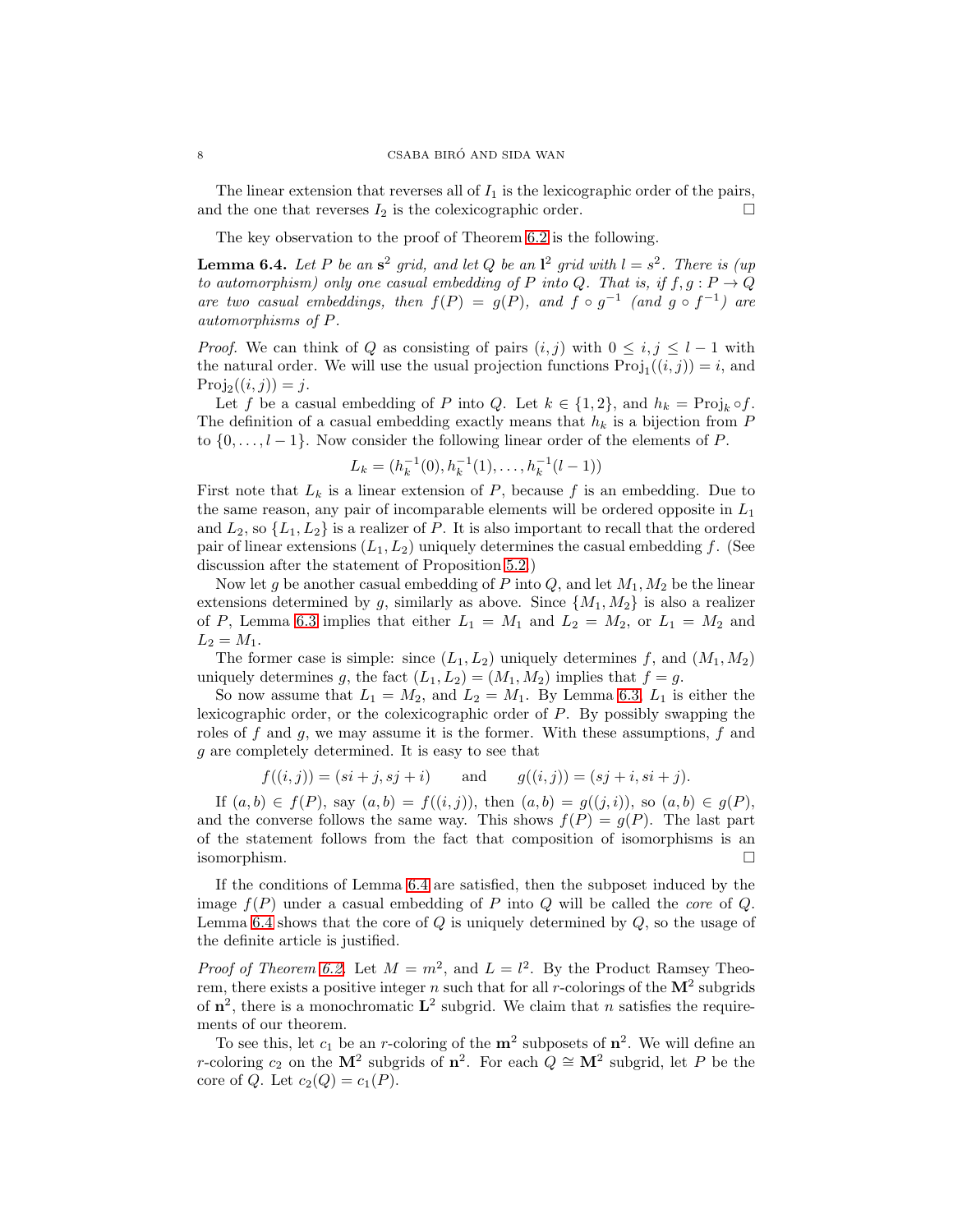

<span id="page-8-0"></span>FIGURE 1. For the proof of Theorem [6.2.](#page-6-1) In this figure,  $m = 2$ ,  $l = 3$ . The  $9 \times 9$  grid is  $Q'$ , the core P' is dashed. The points of the subposet  $D$  are marked by black dots. The thick grid is  $S$ .

As noted earlier, the  $n^2$  grid has a monochromatic  $L^2$  subgrid under the coloring  $c_2$ ; call this  $Q'$ . Here, monochromatic means that there exists a color  $r_0$ , such that for every  $\mathbf{M}^2$  subgrid G of Q', we have  $c_2(G) = r_0$ . Let P' be the core of Q' (see Figure [1\)](#page-8-0).

Clearly,  $P' \cong I^2$ . It remains to be seen that every  $m^2$  subposet of P' received the same color under  $c_1$ .

Let D be an arbitrary  $m^2$  subposet in P'. Let

$$
S_1 = \{ \text{Proj}_1(x) : x \in D \} \qquad S_2 = \{ \text{Proj}_2(x) : x \in D \}.
$$

where Proj<sub>i</sub> $(x)$  is the *i*th coordinate of x in  $\mathbf{n}^2$ . Let  $S = S_1 \times S_2$ . Since P' is a casually embedded copy,  $|S_i| = |D| = m^2 = M$ , so  $S \cong M^2$ , a subgrid of  $Q'$ . Therefore  $c_2(S) = r_0$ . On the other hand, D is the core of S, so  $c_1(D) = r_0$ , which finishes the proof.  $\Box$ 

Clearly, the techniques used here heavily rely on the fact that  $t = 2$ . E.g. Lemma [6.3](#page-6-2) and Lemma [6.4](#page-7-0) are not true for  $t > 3$ . But the conjecture may still be correct.

Trotter [\[17\]](#page-12-15) suggested that the conjecture is false for  $t = 3$ , offering the following idea for a counterexample. Let  $t = 3$ ,  $r = 2$ ,  $m = 2$ , and  $l = 8$ . Suppose the conjecture is true, and there is an appropriate n. Now color the  $\mathbf{m}^t = 2^3$  subposets of  $\mathbf{n}^3$  as follows. For a subposet P, consider the coordinates of the points in the  $\mathbf{n}^3$ . If there is no tie, then the coordinates define a realizer of P. There are multiple fundamentally different realizers of  $2^3$ , so color P based on what kind of realizer its embedding defines. It does not matter how we group the realizer types into the two color groups, only that there exist two fundamentally different realizers that are colored different. If there is a tie in the coordinates, color P arbitrarily.

Now suppose we have a monochromatic  $l^3 = 8^3$ . Within this  $8^3$ , we can find both types of realizers, so it cannot be monochromatic.

However, it is not clear that this counterexample works. We conflate the embeddings into the  $8^3$  with the embedding into the  $n^3$ . For any given  $2^3$ , these two embeddings could be fundamentally different in terms of the realizers they generate.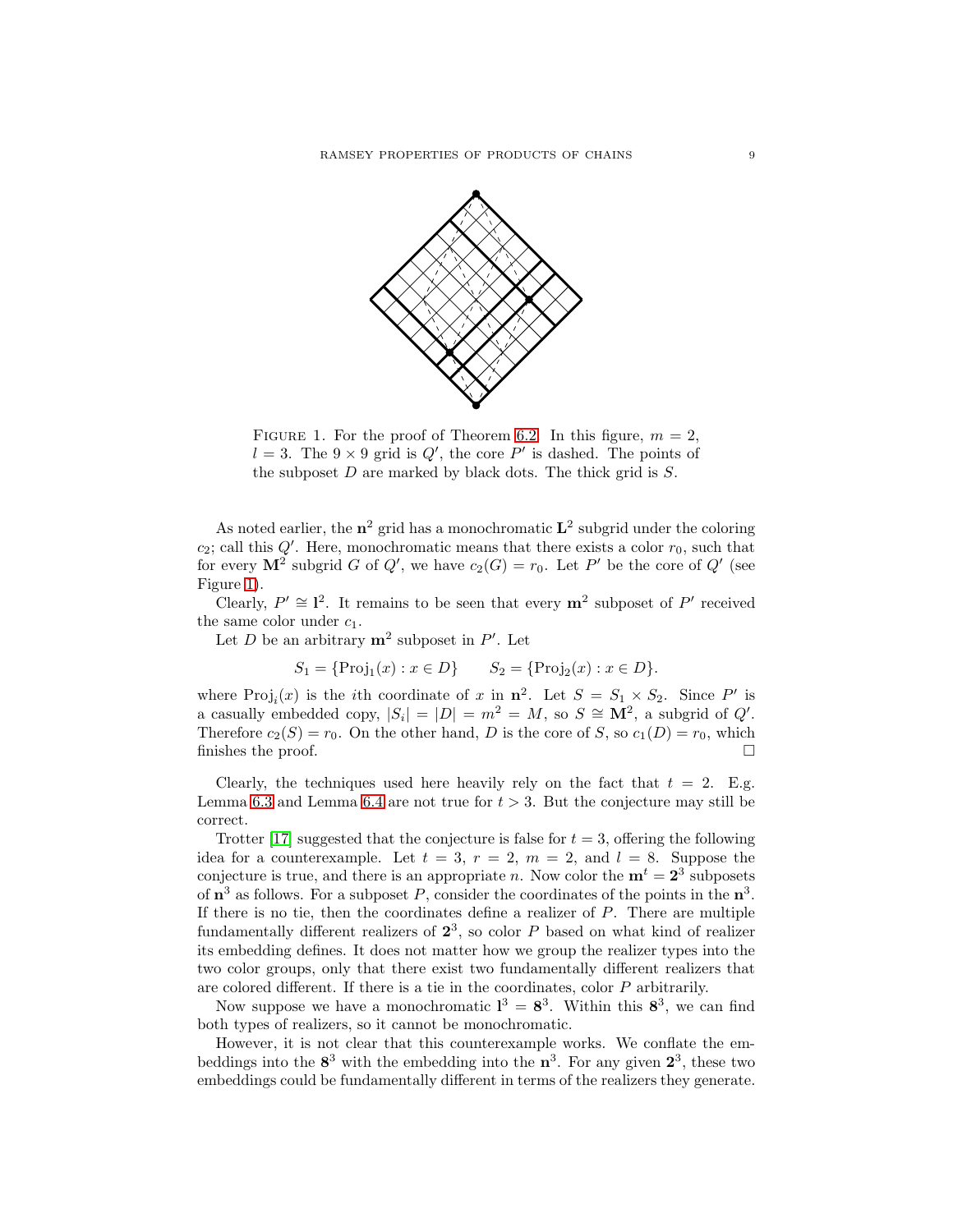It may be possible to find a weird  $8^3$  such that every  $2^3$  subposet of that one has the same type of realizer generated, when we consider their embedding into the  $n^3$ . Indeed, this is another interesting Ramsey-theoretical question.

## 7. Matching linear extensions

<span id="page-9-0"></span>As evidenced in Section [6,](#page-6-0) it is interesting to consider linear extensions of posets, and how they behave in Ramsey-theoretical questions.

<span id="page-9-1"></span>**Theorem 7.1.** Let  $X$  be a poset and let  $M$  be a linear extension of  $X$ . Furthermore, let k be a positive integer. Then there exists a grid  $Y \cong n^t$  such that for all  $L_1, L_2, \ldots, L_k$  linear extensions of Y, there is a subposet X' of Y such that

- $X' \cong X$ , evidenced by the embedding  $f : X \to Y$ ;
- for all  $i = 1, \ldots, k$ , and for all  $a, b \in X$ , we have  $a < b$  in M if and only if  $f(a) < f(b)$  in  $L_i$ .

Loosely speaking, for any poset  $X$  and its linear extension  $M$ , one can find a large enough grid, so that no matter how we pick a fixed number of linear extensions of that grid, it has an X-subposet on which each linear extension conforms with M.

A special case of this theorem for  $k = 1$  was proven by Paoli, Trotter and Walker [\[13\]](#page-12-3). The way the proof is written in [\[13\]](#page-12-3) contains an error: they attempt to use the infinite version of the Product Ramsey Theorem, which is false. However, the error is easily correctable by just using the finite version, and choosing appropriately large numbers. Our arguments follow their ideas with the necessary correction and generalizations. One can also prove this result using results of Rödl and Arman [\[15\]](#page-12-16), but we believe that the proof provided here is more insightful.

We will need the following classical theorem by Rothschild [\[16\]](#page-12-17) about partitions. To state this theorem, we will call a partition of a set into  $t$  parts, a  $t$ -partition.

<span id="page-9-2"></span>**Theorem 7.2.** Let  $s \leq t$  be positive integers, and r a positive integer. Then there exists a positive integer  $k_0$  such that for all  $k \geq k_0$ , no matter how one colors the s-partitions of  $[k]$  with r colors, there exists a monochromatic t-partition in the following sense: any s-partition generated from that t-partition by unifying parts will have the same color.

Now we are ready to prove Theorem [7.1.](#page-9-1)

*Proof of Theorem [7.1.](#page-9-1)* To start the proof, we pick X and M, although we will not use them at all in the first part of the proof. Let  $s = \dim(X)$ . We may assume that  $s \geq 3$ , for otherwise X can be embedded into a 3-dimensional poset, and apply the theorem to that.

We need to show that for large enough n and large enough t, the poset  $\mathbf{n}^t$  has the prescribed property. We will determine the exact value of  $n$  and  $t$  later. For now just let  $Y = [n]^t$  for undetermined, but large n and t. Then let  $L_1, \ldots, L_k$  be linear extensions of Y.

In the next steps, we will apply the Product Ramsey Theorem repeatedly to cut down Y. To do this, we will color the  $2<sup>t</sup>$  subgrids (referred to as *hypercubes*) of Y with  $2^k$  colors in each step.

Let H be a hypercube of Y. Then  $H = C_1 \times \cdots \times C_t$ , where  $C_i = \{a_i, b_i\}$ , and  $a_i < b_i$ . Every point of H is of the form  $(c_1, \ldots, c_t)$ , where  $c_i = a_i$  or  $c_i = b_i$ .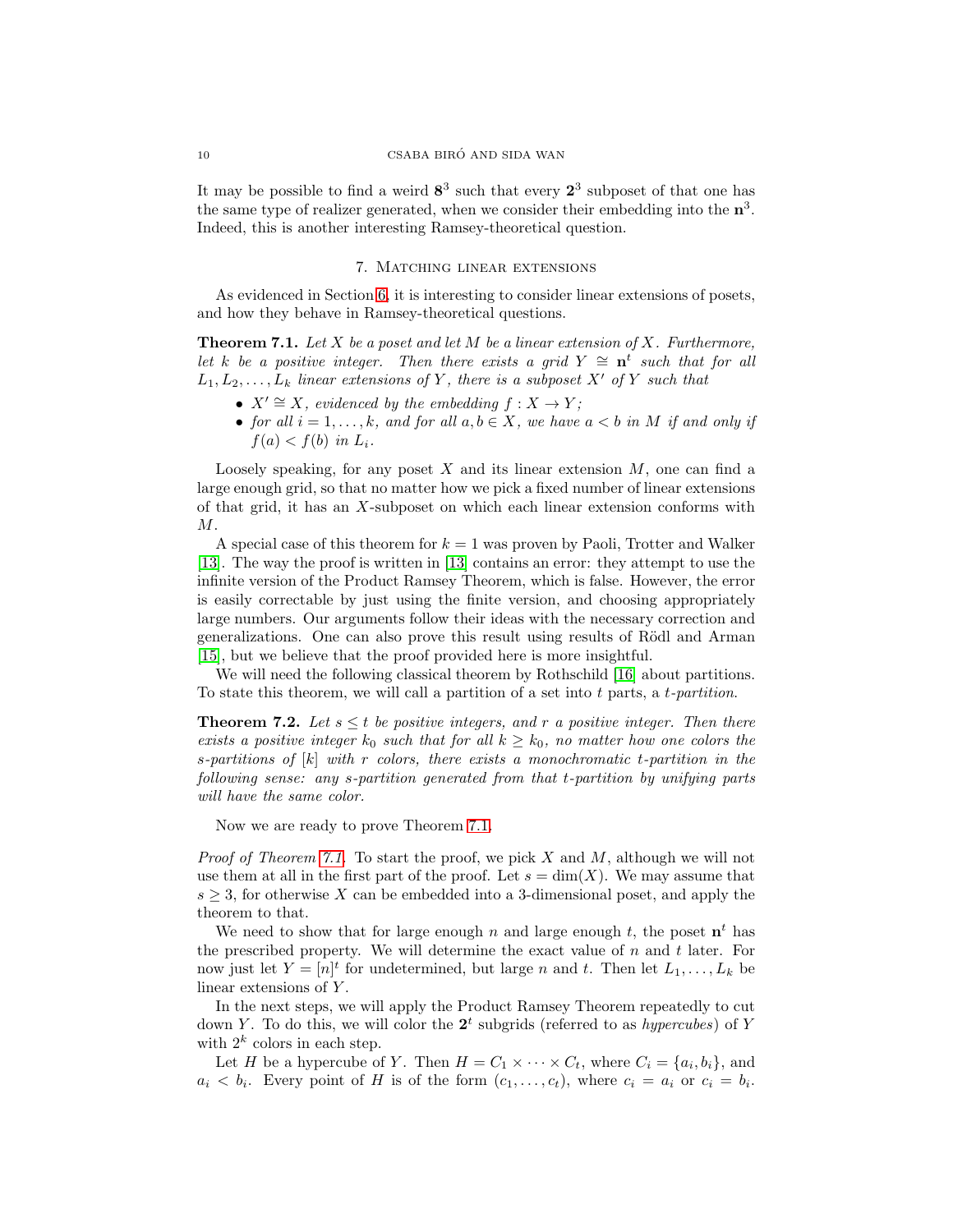Once we fix an H hypercube in Y, we can identify the points with  $0-1$  strings (bit strings) of length t: we write 0 if  $c_i = a_i$ , and we write 1, if  $c_i = b_i$ .

We call two incomparable points *antipodal*, if they differ in every bit. So the pair  $00...0, 11...1$ , is not antipodal, but every other pair with differing bits is. We can call the bit strings corresponding to these pairs of antipodal points, antipodal bit strings. There are  $2^{t-1} - 1$  pairs of antipodal bit strings.

It will be important later that antipodal bit strings bijectively correspond to 2-partitions of [t]. Indeed, for  $i \in [t]$ , we can place i into the first or second part based on the ith bit.

Enumerate every pair of antipodal bit strings one by one. In each step, we will define a coloring of the hypercubes of Y with  $2<sup>k</sup>$  colors, then use the Product Ramsey Theorem to cut down Y to a smaller grid.

Let A be the current antipodal pair of bit strings. We define a coloring of the hypercubes of Y as follows. Let  $H$  be a hypercube. Recall that  $A$  identifies a pair of antipodal points  $A_H$  in H. For  $i = 1, \ldots, k$ , write 'G' (good), if  $L_i$  orders the points of  $A_H$  as it would be natural by the *i*th coordinate of the corresponding bit strings, write 'B' (bad) otherwise. We will have constructed a string of length  $k$ consisting of G's and B's. This is the "color" of H for the antipodal pair A.

As an example: suppose the current antipodal pair is 001101, 110010, and the color of the hypercube  $H$  is GBG. The antipodal pair 001101, 110010 determines a pair of points a, b of H, respectively. The color GBG means that  $a < b$  in  $L_1$ , and  $b < a$  in  $L_2$ , and  $L_3$ . In this example,  $t = 6$  and  $k = 3$ .

The careful reader may get worried about the case when  $k > t$ . However this is not a concern. We will see later that we can always choose a larger  $t$ , so we can ensure that  $t \geq k$ .

Now we have defined a coloring of the hypercubes of  $H$  for  $A$ . By the Product Ramsey Theorem, as long as  $n$  is large enough, there is a monochromatic grid, as large as we prescribe it. For now let us just prescribe a very large grid, and we will determine that size later.

We will replace Y with this monochromatic grid, and we note the color of it. We will assign this color to the 2-partition that corresponds to the antipodal pair A. Then we move on to the next antipodal pair, do the coloring of the hypercubes of (the reduced)  $Y$ , apply the Product Ramsey Theorem, and produce a large monochromatic subgrid. Reduce Y again to this, and move on.

After going through every antipodal pair, we arrive at a final grid  $Y$ . This has the property that every hypercube in it is uniform with respect to the order of their antipodal points in the linear extensions  $L_i$ . We also colored every 2-partition of [t] with  $2^k$  colors.

Now we apply Theorem [7.2](#page-9-2) to get  $t_0$  such that if  $t \geq t_0$ , and if we  $2^k$ -color the 2-partitions of  $[t]$ , then we can find a monochromatic  $(s+k)$ -partition. (Recall that  $s = \dim(X)$ .) The usage of t here is no accident: indeed, our original t was to be determined this way. Note that  $t$  only depends on  $k$  and  $s$ .

We do have a  $2^k$  coloring defined on the 2-partitions of  $[t]$ , so now we determine the  $(s + k)$ -partition  $\psi$ , whose existence was guaranteed above. Recall that no matter how we unify parts in  $\psi$  to get a 2-partition, it will always have the same color  $r_0$ , which is a string of G's and B's of length k. Somewhat magically, it turns out that we can guarantee that  $r_0$  is  $GG \dots G$ .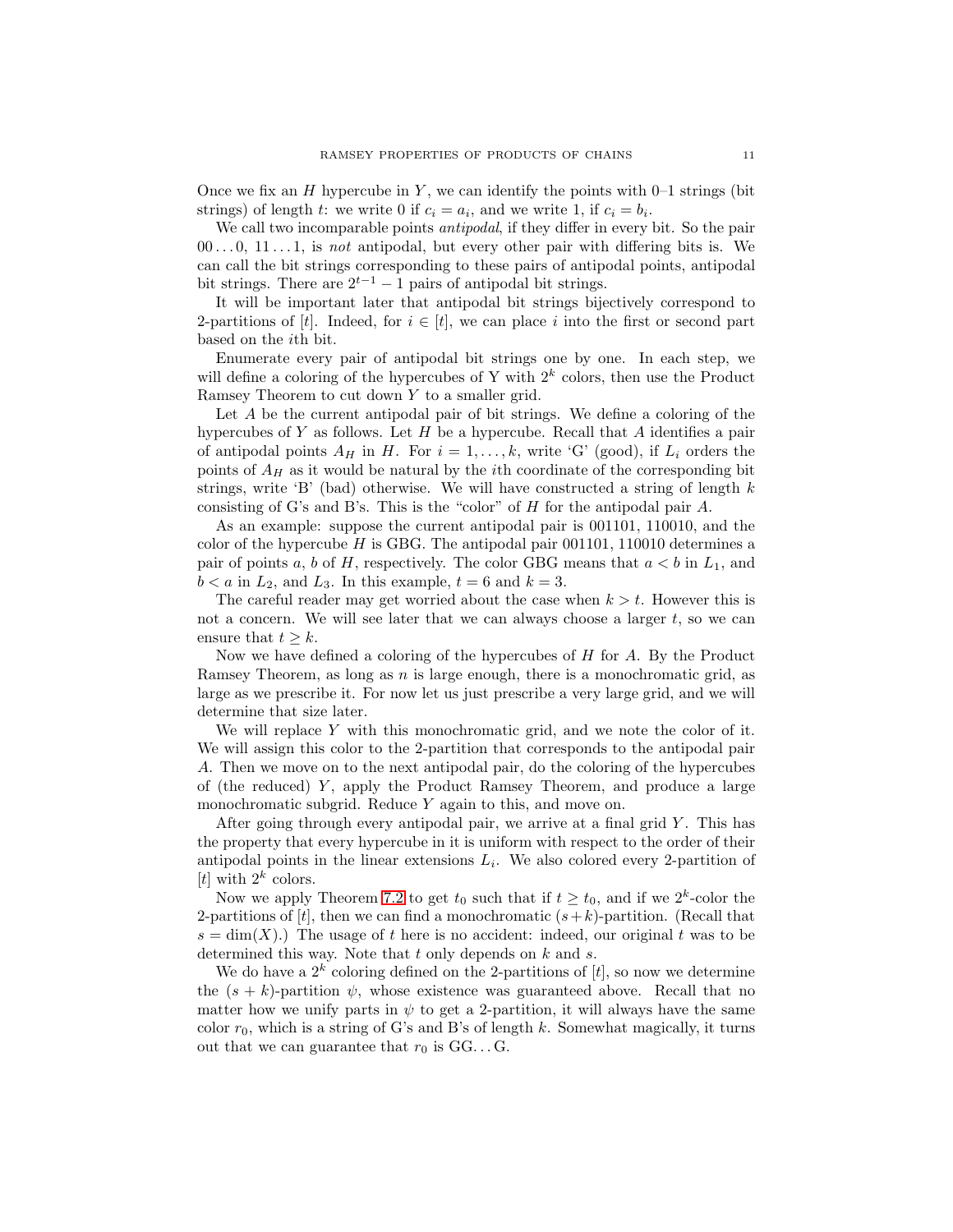To see this, suppose that the *i*th digit of  $r_0$  is B. Let  $A \in \psi$  be the part for which  $i \in A$ , and let B and C be two other parts (recall  $s \geq 3$ , so  $s + k \geq 3$ ). The partitions  $\{B, [t] \setminus B\}$  and  $\{C, [t] \setminus C\}$  are both colored  $r_0$ . Let the corresponding antipodal pairs of bit strings be  $b-b'$ , and  $c-c'$ : let b be the bit string that has 1's for indices in  $B$ , and 0's for the rest, and  $c$  be the bit string that has 1's for indices in C, and 0's for the rest.

Let  $H$  be a hypercube in the final, uniformized Y. Carry over the notation  $b, b',$ c, c' to denote the points of H corresponding to these bit strings. Then  $b||b', c||c',$  $b < c'$ , and  $c < b'$ . In other words,  $\{(b, b'), (c, c')\}$  is an alternating cycle. Yet, in  $L_i$ , the order of these pairs are "bad", and by the choice  $i \in A$ , the *i*th digit of the bit string b is 0, as well as the *i*th digit of the bit string c. So in  $L_i$ , we have  $b > b'$ , and  $c > c'$ , a contradiction. In other words, every digit of the color  $r_0$  must be G.

We will use the monochromatic, and all-good partition  $\psi$  to embed X into Y. The parts of  $\psi$  are going to be groups of coordinates that are handled together. To do this, we will need  $Y$  to be large enough to accommodate the embedding. So it is time to determine  $n$ . We must have chosen  $n$  to be large enough, so that after  $2^{t-1} - 1$  repeated applications of the Product Ramsey Theorem, the remaining Y is isomorphic to  $[n_0]^t$  with  $n_0 \geq |X|$ . Note that n only depends on k and t, and since  $t$  itself only depends on  $k$  and  $s$ , at the end  $n$  also only depends on  $k$  and  $s$ .

Let  $M_1 = M_2 = \cdots = M_k = M$ , and let  $\{M_{k+1}, \ldots, M_{k+s}\}\)$  be a realizer of X. Clearly, each  $M_i$  is a linear extension of X, and  $\cap M_i = X$ . Also, label the parts of  $\psi$  with  $A_1, \ldots, A_{k+s}$  in such a way that  $[k] \subseteq A_1 \cup \cdots \cup A_k$ . For each  $x \in X$ , find the position of x in  $M_i$  (from below). Let this number be  $h_i$  (for *height*). Then we map x to the element  $(\chi_1, \ldots, \chi_t)$ , where  $\chi_j = h_l$  if  $j \in A_l$ . When we specifically want to emphasize the coordinates of the element x, we will write  $\chi_j(x)$ . Clearly,  $1 \leq \chi_i(x) \leq |X|$ , so this is a mapping from X to Y. As we promised, coordinates with indices in the same part of  $\psi$  are grouped together so that they all get same value. It is also clear that this is an embedding.

It remains to be seen that for each i,  $L_i$  conforms M. Fix  $i \in [k]$ , and let a||b be elements of X so that  $a < b$  in M. Consider the hypercube

$$
H = {\chi_1(a), \chi_1(b)} \times \cdots \times {\chi_t(a), \chi_t(b)},
$$

and the bit string

$$
d = [\chi_1(a) > \chi_1(b)] \dots [\chi_t(a) > \chi_t(b)].
$$

(Here we used the Iverson bracket notation.)

We know that at least the first  $k$  digits of  $d$  are 0, in particular the *i*th digit is 0. Since the antipodal points corresponding to d and  $d'$  (the complement of  $d$ ) in H are a and b, respectively, and since H was colored  $GG...G$ , it shows that  $a < b$ in each of  $L_1, \ldots, L_k$ . This finishes the proof.

It may be tempting to attempt to generalize this theorem further. After all, it may seem that if we have k linear extensions of X, say  $M_1, \ldots, M_k$ , most of the proof still goes through. One may think that if we perform the embedding at the end carefully, we could make  $L_i$  conform with  $M_i$  for all  $i = 1, \ldots, k$ .

This, however, is not the case, and there is a very simple counterexample. Just choose any poset  $X$  that has at least two fundamentally different linear extensions  $M_1, M_2$ ; we will make  $k = 2$ . Then, if an appropriate Y exists, we pick  $L_1 = L_2$ . Clearly, we cannot have both  $L_1$  conforming with  $M_1$ , and  $L_2$  conforming with  $M_2$ .